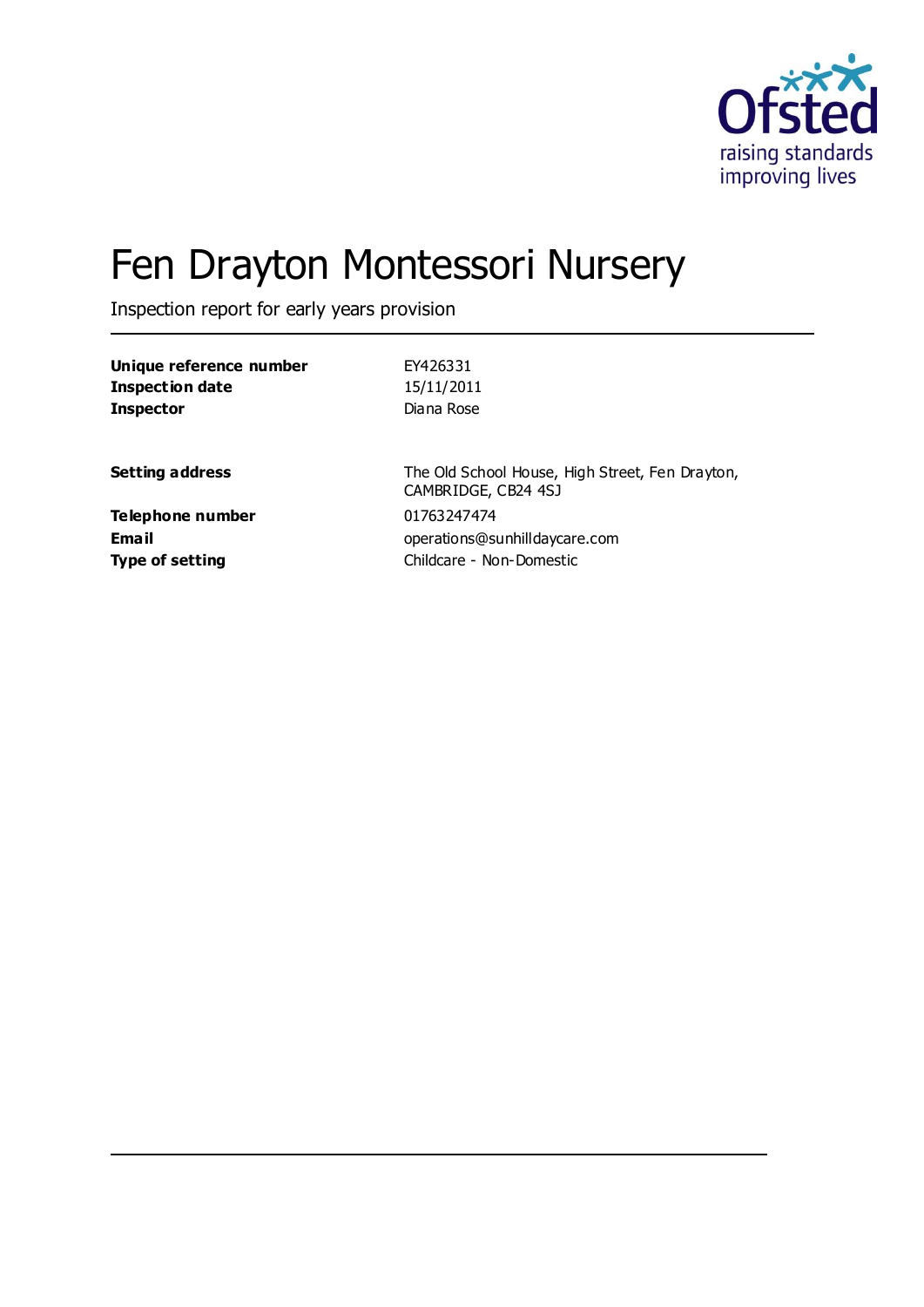The Office for Standards in Education, Children's Services and Skills (Ofsted) regulates and inspects to achieve excellence in the care of children and young people, and in education and skills for learners of all ages. It regulates and inspects childcare and children's social care, and inspects the Children and Family Court Advisory Support Service (Cafcass), schools, colleges, initial teacher training, work-based learning and skills training, adult and community learning, and education and training in prisons and other secure establishments. It assesses council children's services, and inspects services for looked after children, safeguarding and child protection.

If you would like a copy of this document in a different format, such as large print or Braille, please telephone 0300 123 1231, or email enquiries@ofsted.gov.uk.

You may copy all or parts of this document for non-commercial educational purposes, as long as you give details of the source and date of publication and do not alter the information in any way.

T: 0300 123 1231 Textphone: 0161 618 8524 E: enquiries@ofsted.gov.uk W: [www.ofsted.gov.uk](http://www.ofsted.gov.uk/)

© Crown copyright 2011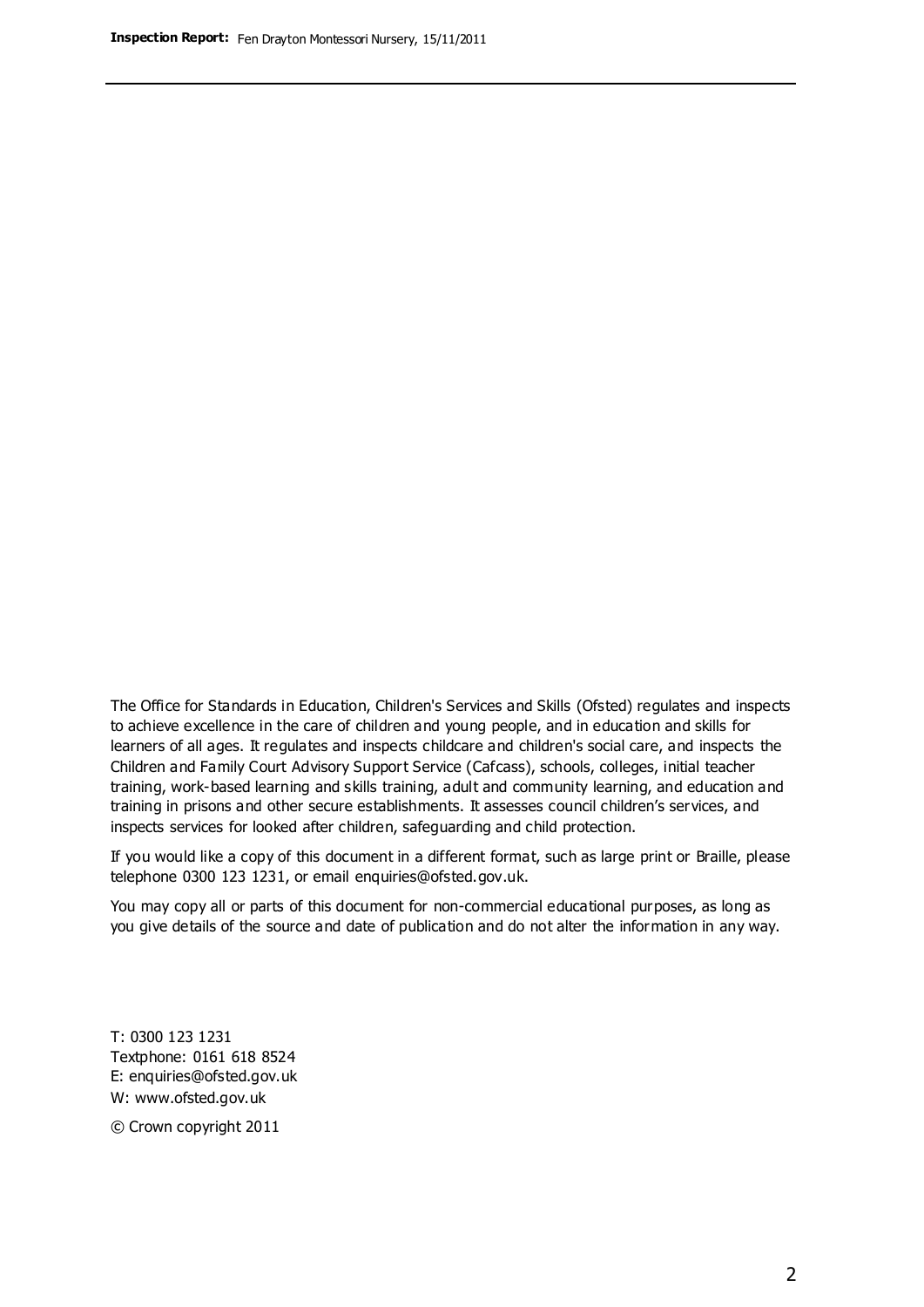### **Introduction**

This inspection was carried out by Ofsted under Sections 49 and 50 of the Childcare Act 2006 on the quality and standards of the registered early years provision. 'Early years provision' refers to provision regulated by Ofsted for children from birth to 31 August following their fifth birthday (the early years age group). The registered person must ensure that this provision complies with the statutory framework for children's learning, development and welfare, known as the *Early* Years Foundation Stage.

The provider must provide a copy of this report to all parents with children at the setting where reasonably practicable. The provider must provide a copy of the report to any other person who asks for one, but may charge a fee for this service (The Childcare (Inspection) Regulations 2008 regulations 9 and 10).

The setting also makes provision for children older than the early years age group which is registered on the voluntary and/or compulsory part(s) of the Childcare Register. This report does not include an evaluation of that provision, but a comment about compliance with the requirements of the Childcare Register is included in Annex B.

Please see our website for more information about each childcare provider. We publish inspection reports, conditions of registration and details of complaints we receive where we or the provider take action to meet the requirements of registration.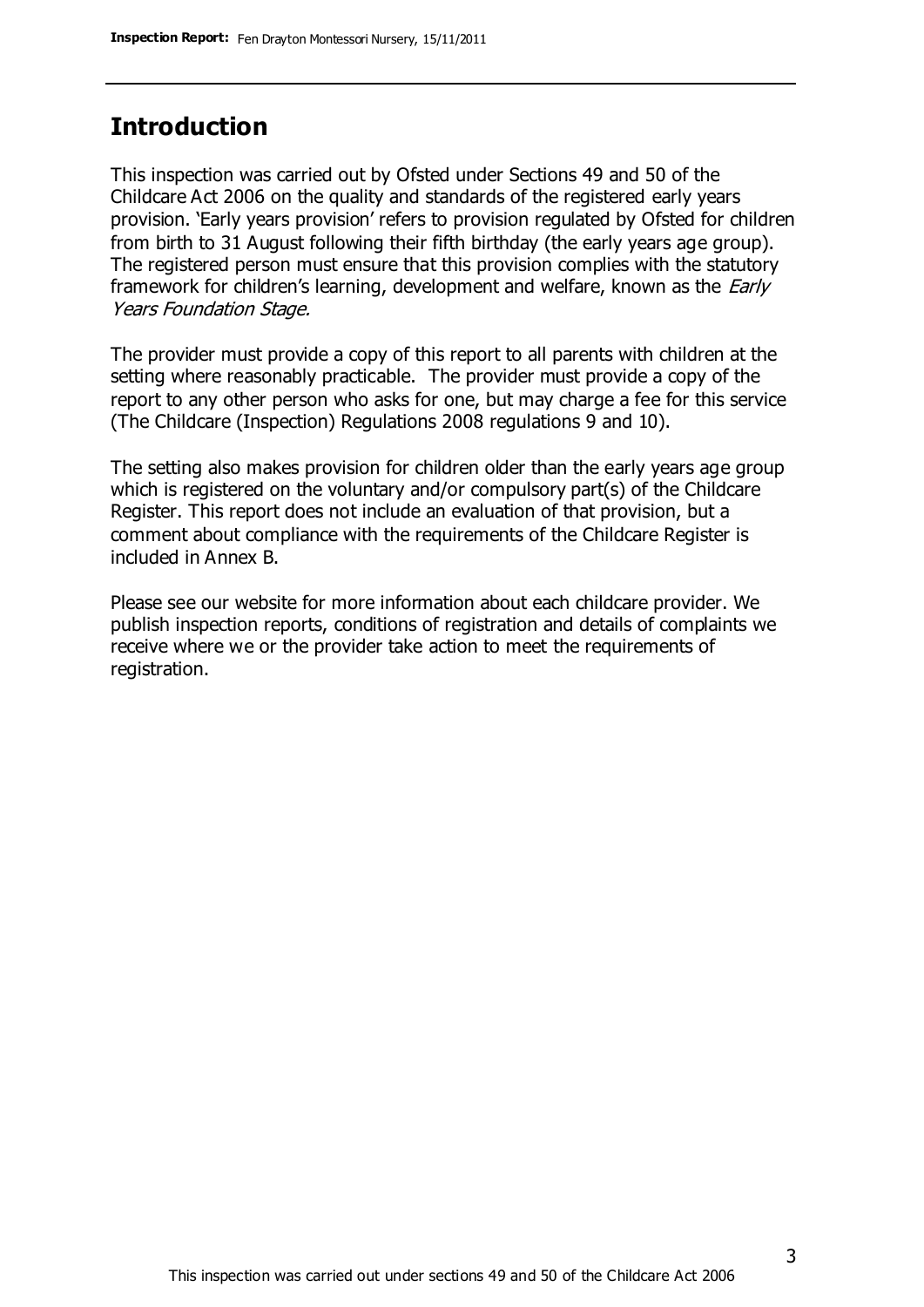### **Description of the setting**

Fen Drayton Montessori Nursery is owned by Sunhill Daycare Ltd and was registered in 2011. It operates from a converted school house in the village of Fen Drayton. The nursery serves the local area. The children are accommodated on two floors and there are two fully enclosed areas available for outdoor play.

The nursery opens Monday to Friday all year round with the exception of bank holidays and one week at Christmas. Sessions are from 7.30am until 6.30pm. Children are able to attend for a variety of sessions. The nursery is registered on the Early Years Register and on both the voluntary and compulsory parts of the Childcare Register. A maximum of 72 children may attend the nursery at any one time all of whom may be on the Early Years Register. There are currently 20 children attending who are within the Early Years Foundation Stage. The nursery also offers care to children aged over five years to eight years. The nursery provides funded early education for three and four-year-olds. It supports children with special educational needs and/or disabilities and children who speak English as an additional language.

The nursery employs six members of child care staff. Of these, four hold appropriate early years qualifications. The nursery receives support from the local authority.

### **The overall effectiveness of the early years provision**

Overall the quality of the provision is satisfactory.

Children enjoy themselves at this calm and welcoming setting and have formed positive relationships with staff. Well-developed knowledge about every child ensures their welfare is promoted and children are making suitable progress in their learning and development. Children benefit from the well-organised Montessori equipment and staff support children within their play. Overall children are safe and secure in an environment where most aspects of their welfare are well promoted. Positive relationships have been established with parents and most information is shared to promote continuity of care and support children's learning. Staff work well as a team and together identify the setting's strengths and areas for improvements.

### **What steps need to be taken to improve provision further?**

To further improve the early years provision the registered person should:

review the risk assessment to include the use of socket covers in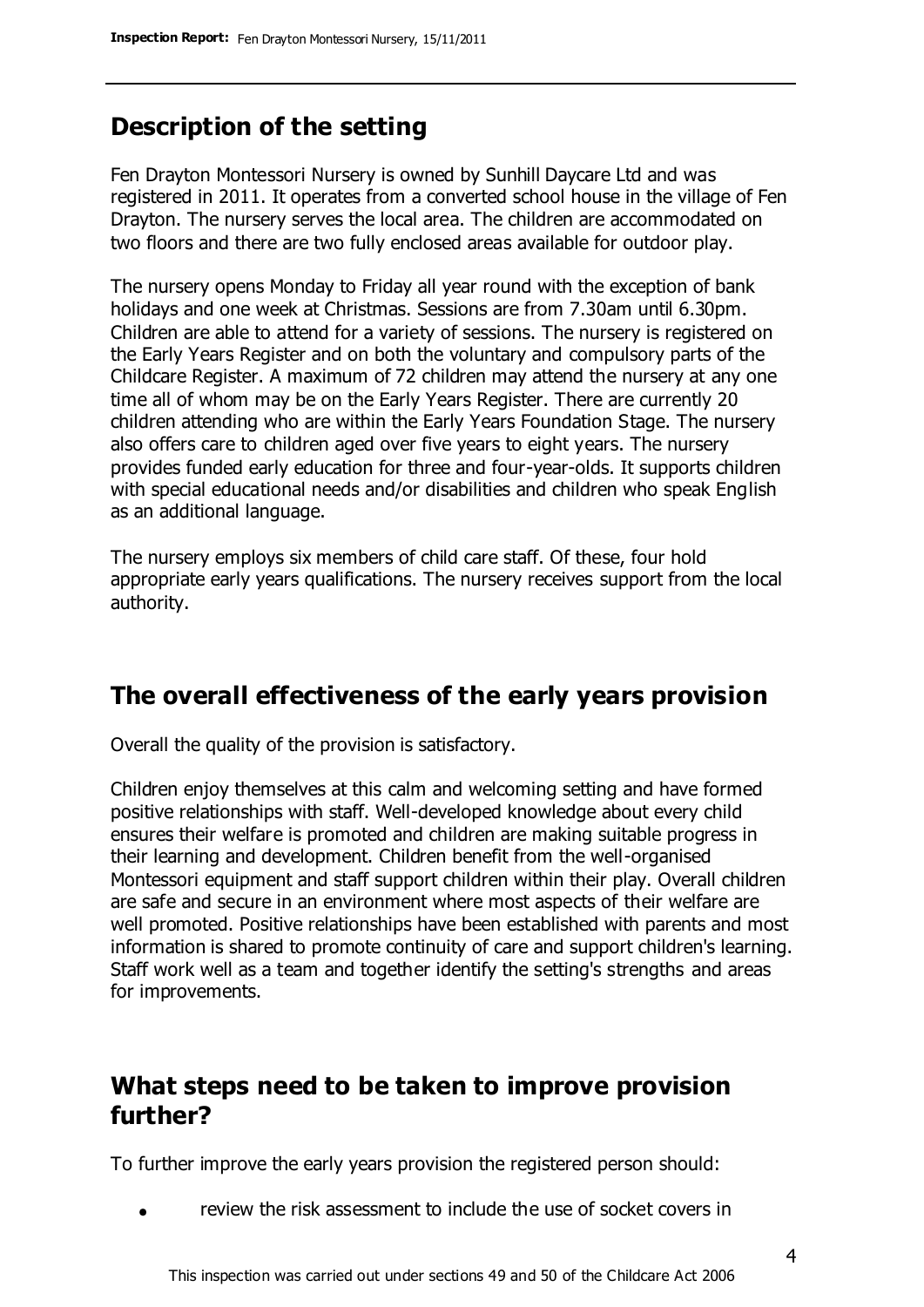electrical sockets, the arrangements for monitoring children who are sleeping and hygiene, cleanliness and minimising the risk of cross infection, this specifically relates to hand washing facilities in the milk kitchen

- develop systems to ensure that observations of children's achievements  $\bullet$ relate to Early Years Foundation Stage and clearly identify next steps in order to plan for future learning
- extend the use of the system of assessment to gather information from  $\bullet$ parents about children's starting points so that progress can be more effectively measured
- increase further the opportunities for outdoor play so that it helps all  $\bullet$ aspects of children's learning and development
- explore ways to increase children's awareness of other cultures.

### **The effectiveness of leadership and management of the early years provision**

Children are effectively safeguarded as staff demonstrate a sound understanding of their role and responsibilities with regard to protecting children from abuse and neglect. The required documentation and records are efficiently maintained and parents and staff are made aware of the comprehensive range of policies and procedures. In the main, thorough written risk assessments have been implemented to cover both the whole of the premises and, any outing undertaken with the children and daily safety checks ensure children can play safely. However, upstairs there are a few health and safety issues that have not been addressed which could impact on the youngest children's health, safety and well-being. Access into the setting is via a member of staff and security systems are robust, including a record kept of all visitors. All staff hold valid first aid certificates ensuring that if a child has an accident they would receive appropriate care and attention. Effective evacuation procedures are in place and regular fire drills are completed, consequently, children understand how to keep safe.

Strong partnerships are in place with parents at this setting. Parents are delighted with the service they and their children receive and of the care provided by the caring staff team. They speak of it as 'the only place I would leave my child' and 'loving in a calm way'. They feel confident and able to talk to staff about all aspects of the service provided. They are kept involved in their child's day through the use of newsletters and daily communication books. Displays in the entrance hall inform them of forthcoming events and important information. Staff place emphasis on getting to know the family and gathering information about the child from the parents. This means that parents' wishes and children's individual needs are met. Children's progress is shared with parents by providing them with 'learning journeys' and oral feedback. However, parents are not fully encouraged to share their knowledge of their children's learning when they start the nursery, therefore, making it difficult to track children's progress.

Self-assessment is used by the whole staff team to identify strengths and some areas of development for the setting. Areas for further improvement that they have identified are to support the learning environment of the children outdoors and to develop systems of assessment. The manager and staff also work with the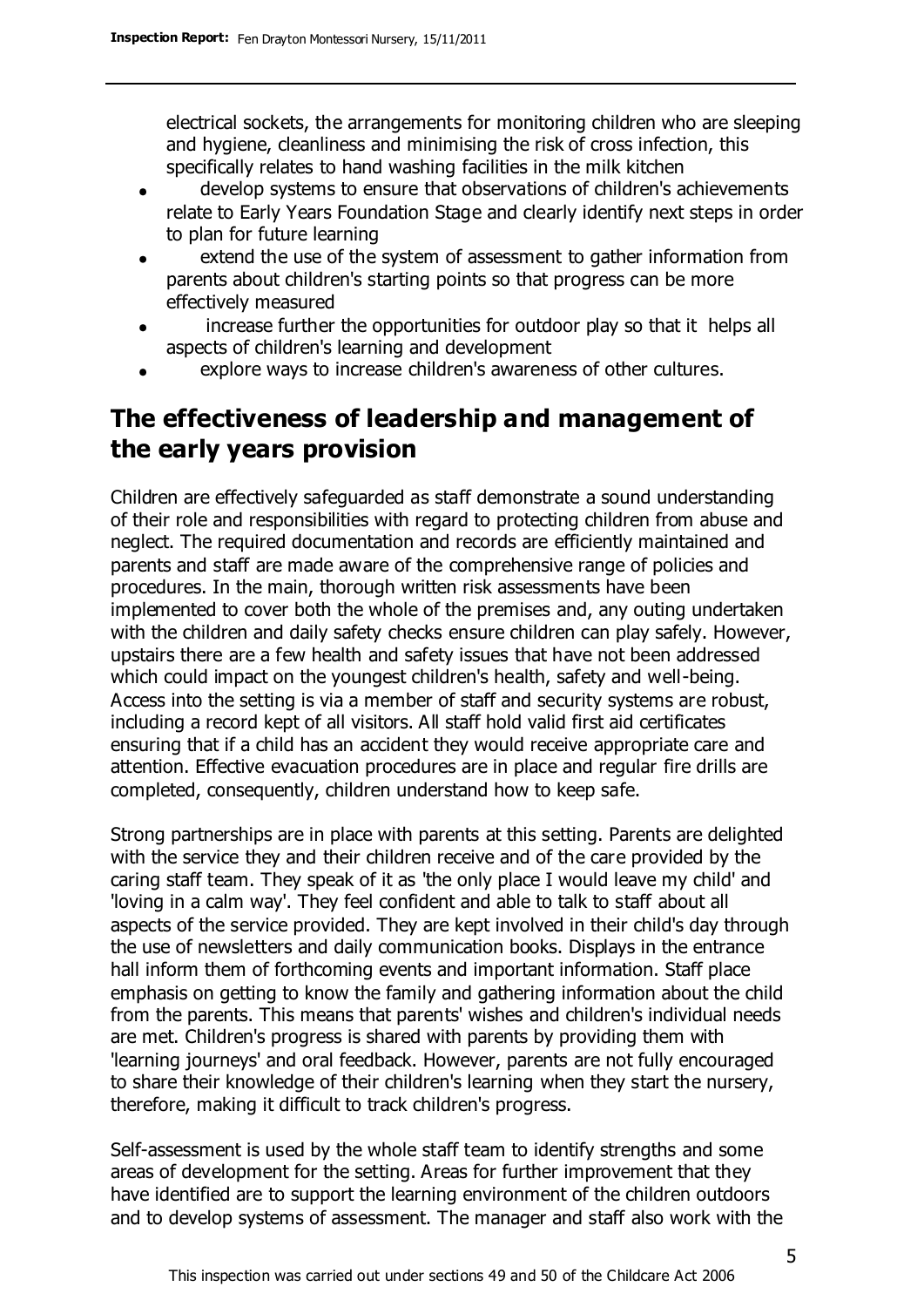local authority to further develop practice, meaning they are committed to further improvements for the children and setting.

### **The quality and standards of the early years provision and outcomes for children**

Staff have a sound level of understanding of the early years foundation stage and positive steps are taken to develop the children's learning and development. Children generally enjoy being at the setting, they are well settled and familiar with their key worker and routines because the staff are sensitive to meeting individual needs. Staff communicate with the children throughout the day and encourage them to respond. As a result the children are expanding their vocabulary. Children enjoy listening to stories and are encouraged to join in. They find their names as they register their arrival and indicate that they have had their snack. Children are helped to recognise numbers and count as they play a board game together. They develop mathematical concepts as they play with three-dimensional shapes and develop good problem solving skills as they try to fit different sized cylinders into the correct positions. The children's artwork, using a range of media, is beautifully displayed demonstrating to the children how their work is valued and fostering their self-esteem.

Children enjoy tactile opportunities to learn, such as playing with cornflour and water. Activities enable them to explore the natural world, for example, as they gather fallen leaves. They experiment rolling hoops down the slide to see how fast and far they will travel. However, there are limited resources for children to extend their knowledge and understanding of cultures and beliefs other than their own. Children's larger muscle development is enhanced as they climb up steps to a house at the top of the slide. Opportunities to develop their fine motor skills are supported as they use tongs to pick up pasta. Staff regularly observe what the children can do and record their progress in relation to the use of Montessori equipment, however these observations are not related to the Early Years Foundation Stage and next steps. Therefore observations do not ensure that children's learning and development cover all six areas of learning.

Good health is promoted effectively by the setting. Children are encouraged to wash their hands before each meal and after using the bathroom. They are learning about making good choices in food because the setting offers healthy options for snacks which includes fruit, ricecakes, milk and water. Fresh drinking water is also available at all times for the children. Children's independence skills are promoted as they prepare their own snacks, set the table and serve their own food at meal times. They are encouraged to eat in the calm, sociable atmosphere where individual health needs are accounted for. Children have opportunities to experience outdoor play on a regular basis, both in the garden and on outings to the nearby nature reserve.

Children are learning to make a positive contribution, demonstrating responsibility for their nursery environment as they willingly tidy up at the end of each activity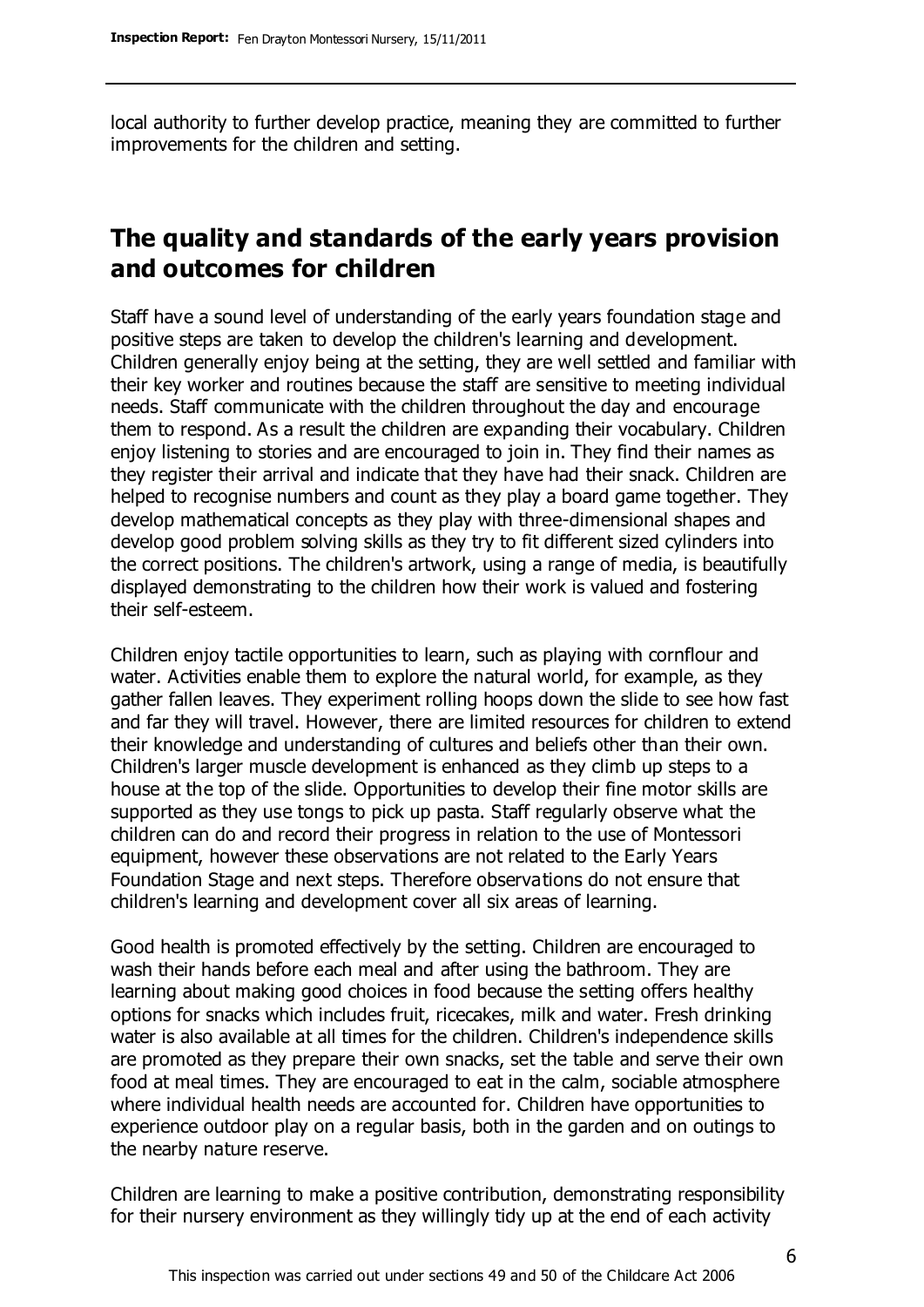that they engage in. Children behave well in the setting, have good manners and respect each other, as the staff sensitively discuss appropriate behaviour with them and praise them appropriately. They are making satisfactory progress in language, numeracy and information technology skills.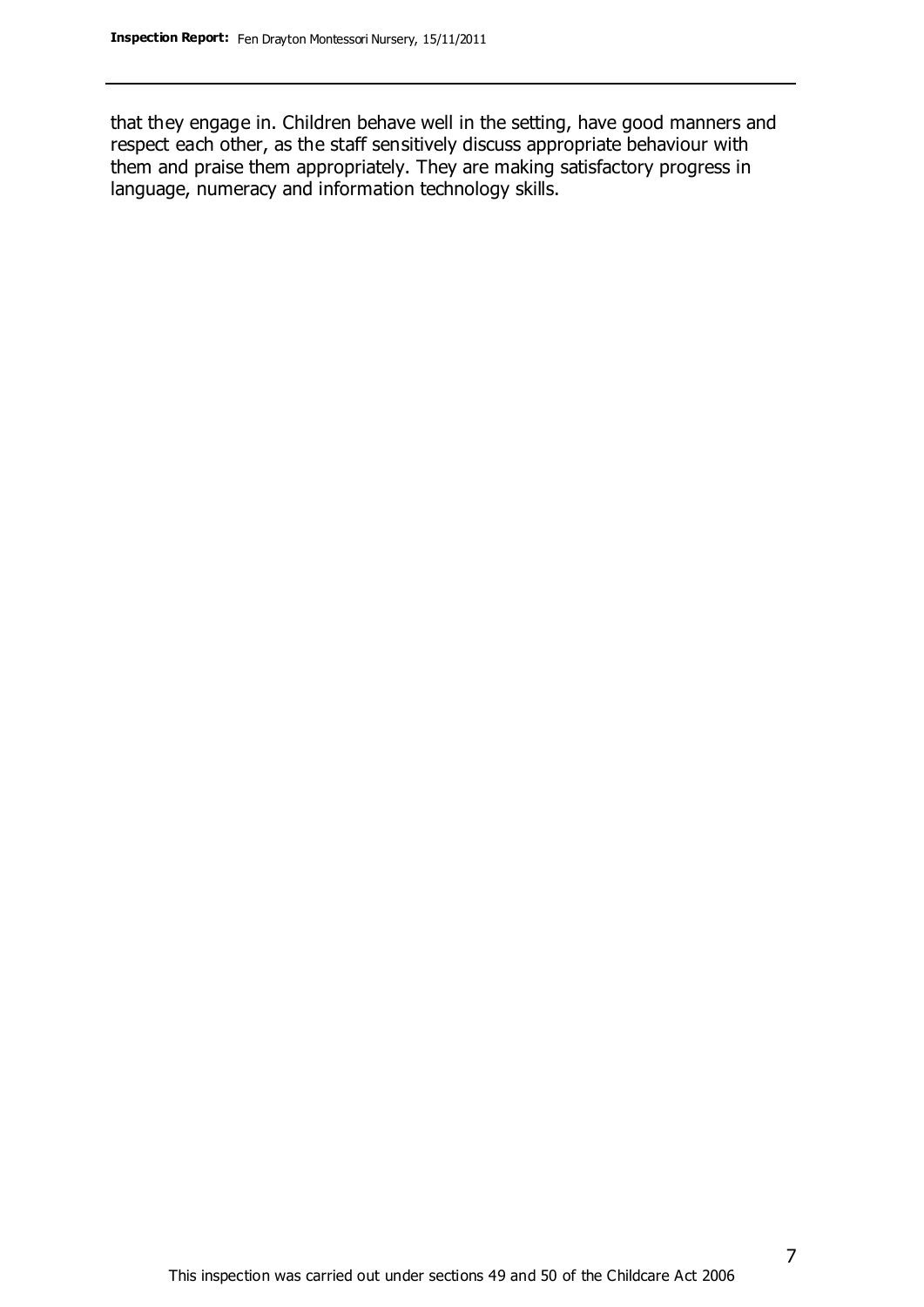### **Annex A: record of inspection judgements**

#### **The key inspection judgements and what they mean**

Grade 1 is Outstanding: this aspect of the provision is of exceptionally high quality Grade 2 is Good: this aspect of the provision is strong Grade 3 is Satisfactory: this aspect of the provision is sound Grade 4 is Inadequate: this aspect of the provision is not good enough

#### **The overall effectiveness of the early years provision**

| How well does the setting meet the needs of the      |  |
|------------------------------------------------------|--|
| children in the Early Years Foundation Stage?        |  |
| The capacity of the provision to maintain continuous |  |
| improvement                                          |  |

#### **The effectiveness of leadership and management of the early years provision**

| The effectiveness of leadership and management of the             |   |
|-------------------------------------------------------------------|---|
| <b>Early Years Foundation Stage</b>                               |   |
| The effectiveness of leadership and management in embedding       |   |
| ambition and driving improvement                                  |   |
| The effectiveness with which the setting deploys resources        |   |
| The effectiveness with which the setting promotes equality and    | 3 |
| diversity                                                         |   |
| The effectiveness of safeguarding                                 |   |
| The effectiveness of the setting's self-evaluation, including the | 3 |
| steps taken to promote improvement                                |   |
| The effectiveness of partnerships                                 | 3 |
| The effectiveness of the setting's engagement with parents and    |   |
| carers                                                            |   |

### **The quality of the provision in the Early Years Foundation Stage**

The quality of the provision in the Early Years Foundation Stage  $\vert$  3

### **Outcomes for children in the Early Years Foundation Stage**

| <b>Outcomes for children in the Early Years Foundation</b>    |  |
|---------------------------------------------------------------|--|
| <b>Stage</b>                                                  |  |
| The extent to which children achieve and enjoy their learning |  |
| The extent to which children feel safe                        |  |
| The extent to which children adopt healthy lifestyles         |  |
| The extent to which children make a positive contribution     |  |
| The extent to which children develop skills for the future    |  |

Any complaints about the inspection or report should be made following the procedures set out in the guidance available from Ofsted's website: www.ofsted.gov.uk